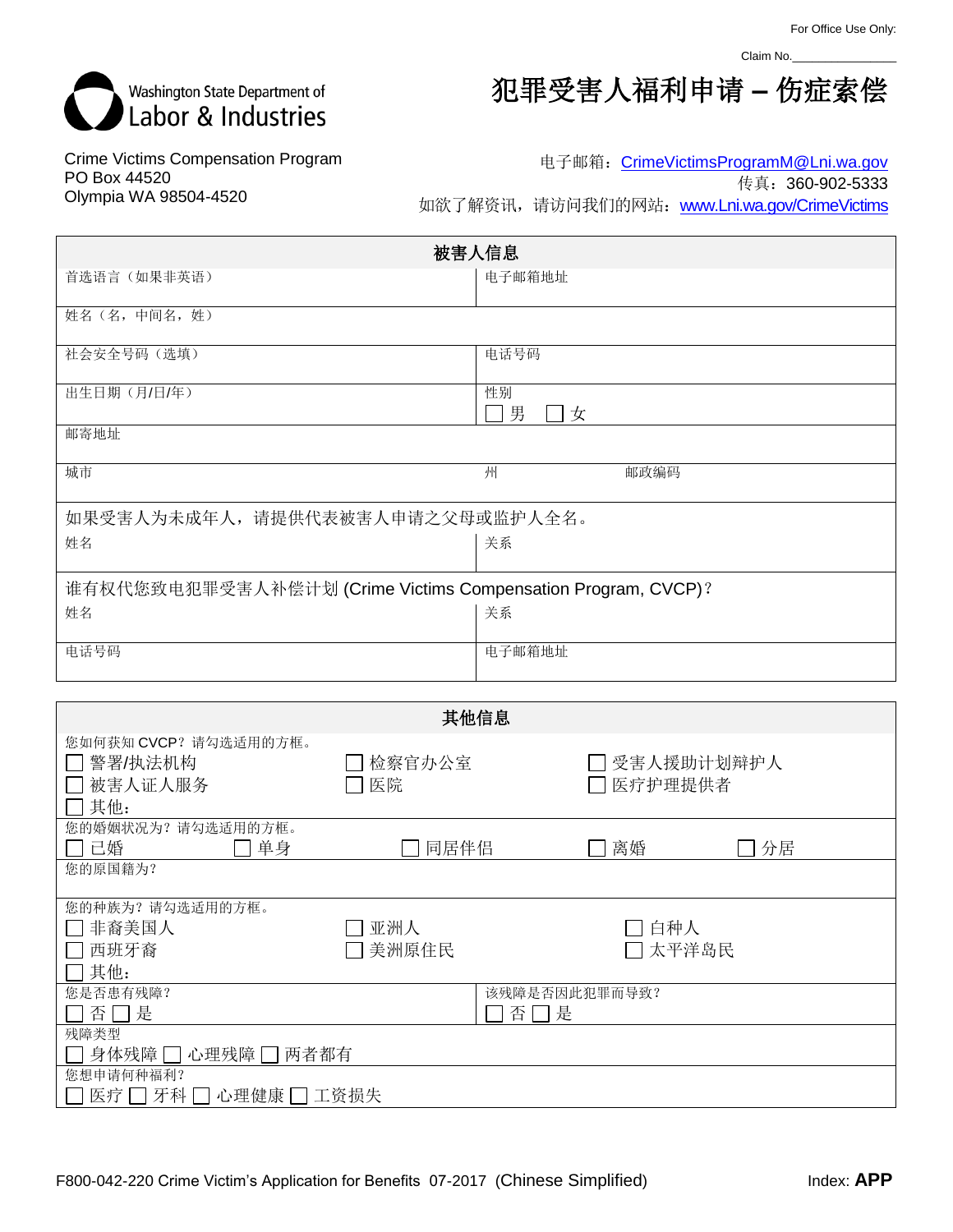For Office Use Only:

| Claim No. |  |  |  |
|-----------|--|--|--|
|           |  |  |  |
|           |  |  |  |

| 犯罪信息                                                                            |                                                              |                           |                  |  |  |  |
|---------------------------------------------------------------------------------|--------------------------------------------------------------|---------------------------|------------------|--|--|--|
| 注意: 此犯罪必须已向警察机关报案                                                               |                                                              |                           |                  |  |  |  |
| 事故日期(月/日/年)                                                                     | 报告日期(月/日/年)                                                  |                           | 事故发生时间<br>早上□ 下午 |  |  |  |
| 犯罪地点                                                                            |                                                              |                           |                  |  |  |  |
| 城市                                                                              |                                                              | 州                         | 邮政编码             |  |  |  |
| 该犯罪是否于工作中发生?<br>是<br>否                                                          |                                                              |                           |                  |  |  |  |
| 您已向何种执法机构报案?                                                                    |                                                              |                           |                  |  |  |  |
| 请勾选适用的方框:<br>警署<br>华盛顿州巡警                                                       | Investigations, FBI)                                         | ̄ 联邦调査局(Federal Bureau of | 县警长<br>部落警察      |  |  |  |
| 警官姓名                                                                            | 电话号码                                                         |                           | 报告编号             |  |  |  |
| 犯罪类型<br>□ 袭击                                                                    | 民事拘禁<br>□ 酒驾(Driving Under<br>□ 未安全装载<br>the Influence, DUI) |                           |                  |  |  |  |
| 家庭暴力<br>性侵犯<br>犯罪简要描述                                                           |                                                              | 车辆袭击                      | 抢劫/盗窃            |  |  |  |
|                                                                                 |                                                              |                           |                  |  |  |  |
| 所使用的武器                                                                          | 身体受伤区域                                                       |                           | 罪犯姓名             |  |  |  |
| 事故发生时, 罪犯是否与您居住在一起?<br>是<br>否                                                   |                                                              |                           |                  |  |  |  |
| 如果您已参与针对性暴力犯罪者的民事拘禁诉讼,他们何时就此诉讼联络您?<br>日期                                        | 谁联络了您                                                        |                           | 电话号码             |  |  |  |
| 您是否已提出或有意提起民事诉讼?<br>是<br>不确定<br>否                                               |                                                              |                           |                  |  |  |  |
| 律师信息                                                                            |                                                              |                           |                  |  |  |  |
| 您是否有代表您的律师?                                                                     |                                                              |                           |                  |  |  |  |
| 否<br>□是<br>如果您有代表您的律师,请勾选适用的方框:<br>律师作为本人的个人伤症索偿(汽车保险)或法律诉讼代表                   |                                                              |                           |                  |  |  |  |
| 律师同时作为本人的犯罪被害人索偿与个人伤症索偿(汽车保险)或法律诉讼代表<br>注意: 如果律师作为您犯罪被害人索偿的代表,所有部门的通讯都将发送给您的律师。 |                                                              |                           |                  |  |  |  |
| 律师姓名                                                                            |                                                              |                           |                  |  |  |  |
| 电子邮箱地址                                                                          |                                                              | 电话号码                      |                  |  |  |  |
| 地址                                                                              |                                                              |                           |                  |  |  |  |
| 城市                                                                              |                                                              | 州                         | 邮政编码             |  |  |  |
| 工资信息                                                                            |                                                              |                           |                  |  |  |  |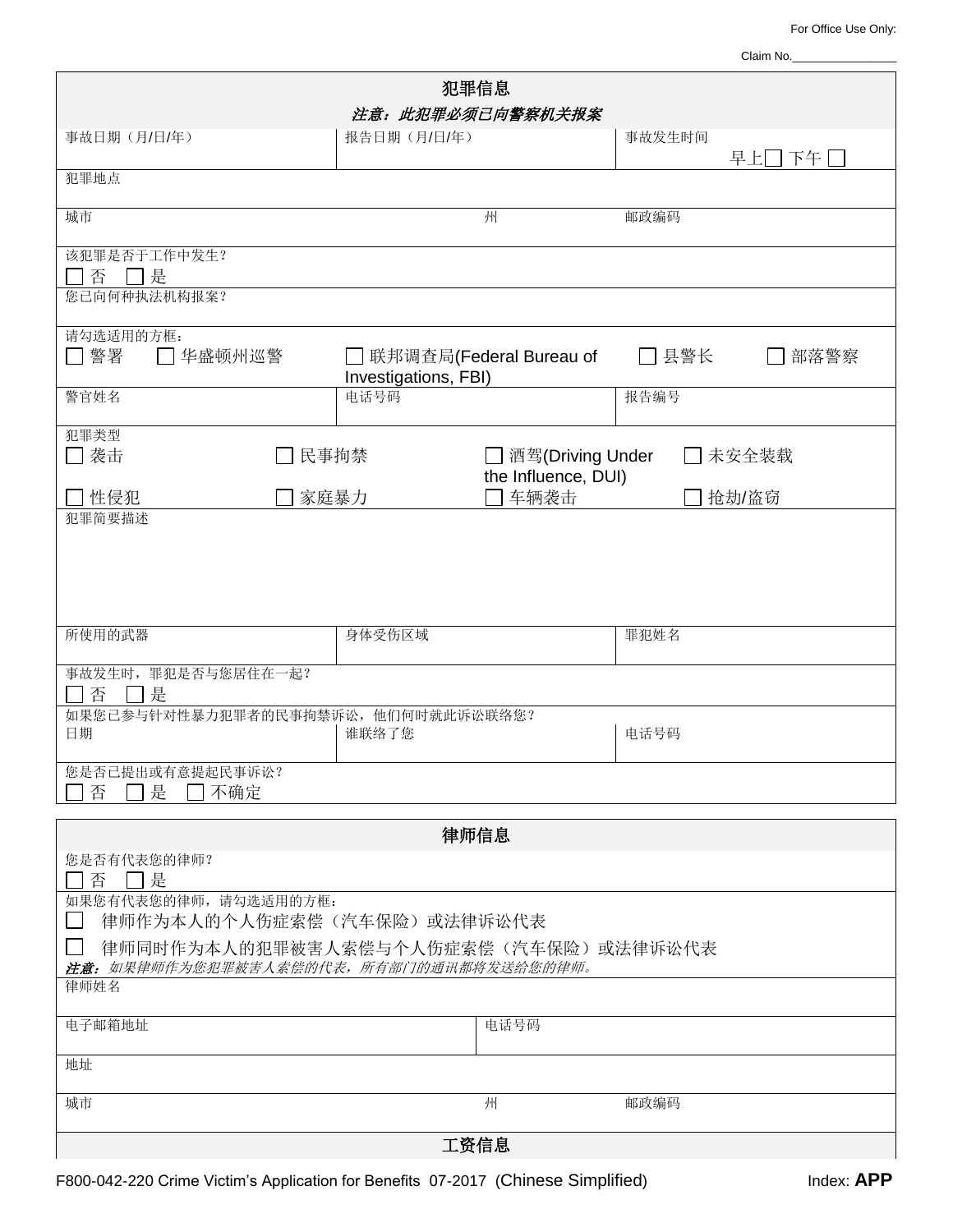For Office Use Only:

|                                                                                                                                                                                                      | Claim No.                         |  |  |  |  |
|------------------------------------------------------------------------------------------------------------------------------------------------------------------------------------------------------|-----------------------------------|--|--|--|--|
| 针对工资损失福利,您必须于受伤日期或在受伤之前六个月内处于被雇佣状态。                                                                                                                                                                  |                                   |  |  |  |  |
| 如果您于犯罪日期或在犯罪日期之前六个月内处于被雇佣状态或属于个体经营者,且正申请此福利,请填写此<br>部分。如有需要, 我们可能会联络您的雇主。如果您对此有任何顾虑, 请致电我们。                                                                                                          |                                   |  |  |  |  |
| 您于犯罪日期是否处于被雇佣状态?<br>□否 □是                                                                                                                                                                            | 您在犯罪发生前六个月是否处于被雇佣状态?<br>□ 是<br> 否 |  |  |  |  |
| 若答案为是且您正申请工资补偿福利, 请提供以下雇主信息                                                                                                                                                                          |                                   |  |  |  |  |
| 雇主姓名或名称                                                                                                                                                                                              | 联络人姓名                             |  |  |  |  |
| 雇主地址                                                                                                                                                                                                 |                                   |  |  |  |  |
|                                                                                                                                                                                                      |                                   |  |  |  |  |
| 城市                                                                                                                                                                                                   | 州<br>邮政编码                         |  |  |  |  |
| 电话号码                                                                                                                                                                                                 | 最后一天上班的日期                         |  |  |  |  |
| 您是否已返回工作岗位?<br>是<br>否                                                                                                                                                                                | 如果是,您返回工作岗位的日期                    |  |  |  |  |
| 工资<br>小时<br>\$                                                                                                                                                                                       | 周<br>月<br>天                       |  |  |  |  |
| 每天工作时数                                                                                                                                                                                               | 每周工作天数                            |  |  |  |  |
| 其他收入                                                                                                                                                                                                 | 其他收入来自                            |  |  |  |  |
| \$<br>您是否已使用病假/假期或残障福利?                                                                                                                                                                              | 计件工作 □ 小费 □ 佣金 [<br>奖金            |  |  |  |  |
| 否<br>- 1 是                                                                                                                                                                                           |                                   |  |  |  |  |
| 年收入水平。请勾选您适用的方框<br>$$20,001 - $50,000$<br>$$50,001 - $75,000$<br>$$0 - $20,000$<br>$$75,001 - $100,000$<br>\$100,001 或以上                                                                             |                                   |  |  |  |  |
| 保险信息                                                                                                                                                                                                 |                                   |  |  |  |  |
| 提供此信息将确保医疗开支的合理支付。                                                                                                                                                                                   |                                   |  |  |  |  |
| 注意: 您需要先使用您拥有的任何可用私人或公共保险。此犯罪被害人补偿计划 (Crime Victims Compensation Program) 是最终福利支付人。如果您拥有私人或公共保险, 服务提供者应首先向您的承保人<br>开具账单。请提供任何您拥有的保险的准确信息, 以确保账单得到正确支付。                                               |                                   |  |  |  |  |
| 您是否拥有保险?如果是,请提供以下请求的信息。<br>ヿ是<br>否                                                                                                                                                                   |                                   |  |  |  |  |
| 此犯罪被害人补偿计划是最终付款人。提供者应首先为您的基本保险开具账单。请列出所有可用保险以包括:<br>健康保险、牙科保险、眼科保险、HCA/Medicaid、退伍军人保险、社会安全福利金、DSHS/公共补助金、雇<br>员补偿、印第安人健康保险、汽车保险(受害人与罪犯)、摩托车保险、人寿保险、房屋保险、承租人保险。<br>CVCP 仅在您保险支付后支付福利。如有需要, 请附上另外的纸张。 |                                   |  |  |  |  |
| 保险公司名称                                                                                                                                                                                               |                                   |  |  |  |  |
| 电话号码                                                                                                                                                                                                 | 保单持有人姓名                           |  |  |  |  |
| 请提供以下任一信息: 保单持有人 ID、团体编号或社会安全号码 (SSN)                                                                                                                                                                | 符合资格的日期                           |  |  |  |  |
| 保险公司名称                                                                                                                                                                                               |                                   |  |  |  |  |
| 电话号码                                                                                                                                                                                                 | 保单持有人姓名                           |  |  |  |  |
| 请提供以下任一信息: 保单持有人 ID、团体编号或社会安全号码 (SSN)                                                                                                                                                                | 符合资格的日期                           |  |  |  |  |
|                                                                                                                                                                                                      |                                   |  |  |  |  |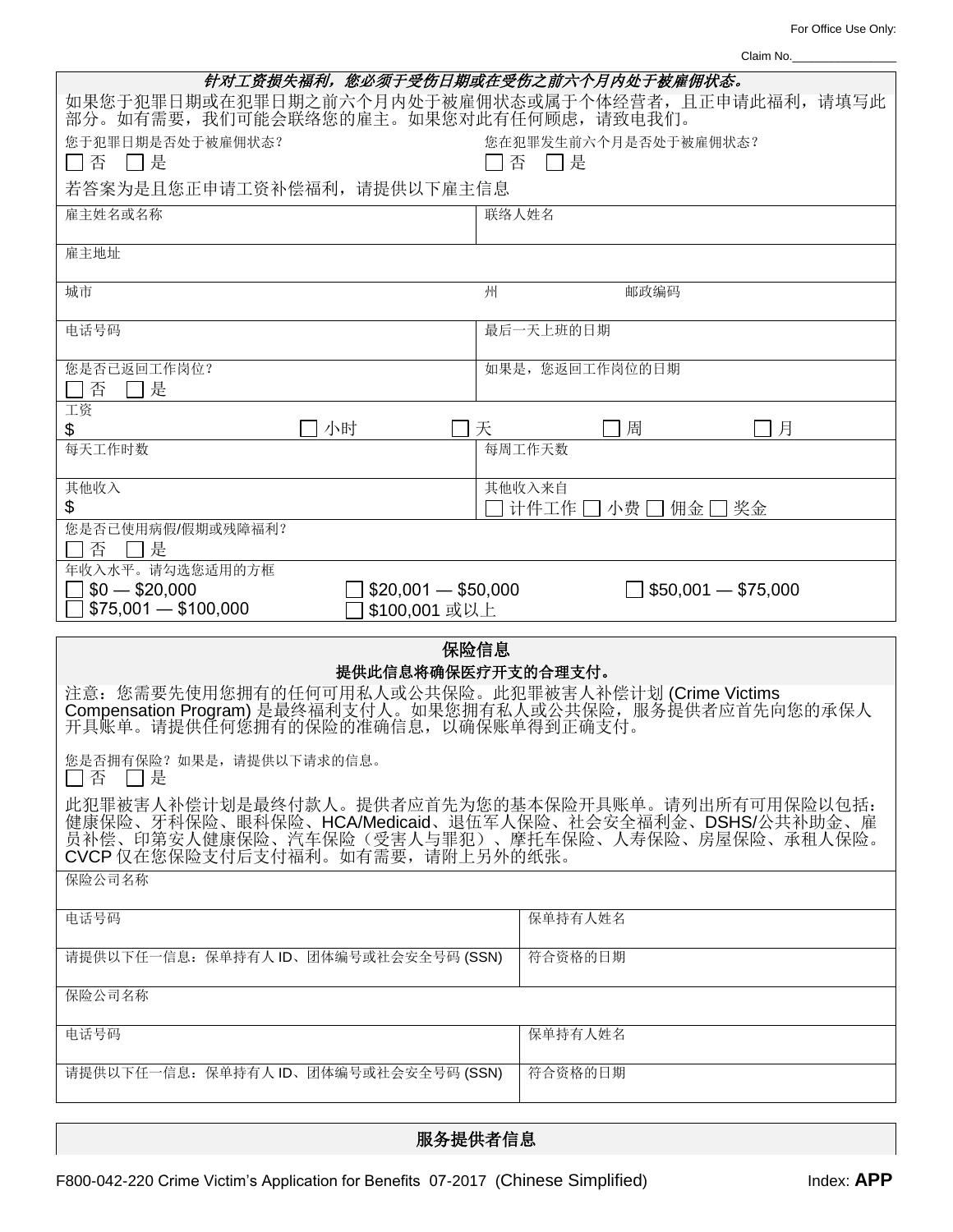Claim No.\_\_\_\_

| 如果您已就诊医疗提供者或其他服务提供者, 或者在医疗诊所或医院填写此表,<br>请要求为您看诊的医疗专业人士填写以下部分。 |                    |      |  |  |
|---------------------------------------------------------------|--------------------|------|--|--|
| 服务提供者名称:                                                      | 服务提供者之 L&I 服务提供者编号 |      |  |  |
| 设施名称                                                          | 电话号码               |      |  |  |
| 地址                                                            |                    |      |  |  |
| 城市                                                            | 州                  | 邮政编码 |  |  |
| 患者首次就此犯罪伤症接受治疗的日期                                             |                    |      |  |  |
| 诊断代码                                                          |                    |      |  |  |
| 伤症描述                                                          |                    |      |  |  |
|                                                               |                    |      |  |  |
|                                                               |                    |      |  |  |
|                                                               |                    |      |  |  |
|                                                               |                    |      |  |  |
|                                                               |                    |      |  |  |
|                                                               |                    |      |  |  |
| 患者是否因其伤症而损失工作时间?                                              |                    |      |  |  |
| □否□是<br>己认证工资损失                                               |                    |      |  |  |
| 从:                                                            | 到:                 |      |  |  |

服务提供者签名 日期 こうしょう こうしょう こうしょう おおところ 日期